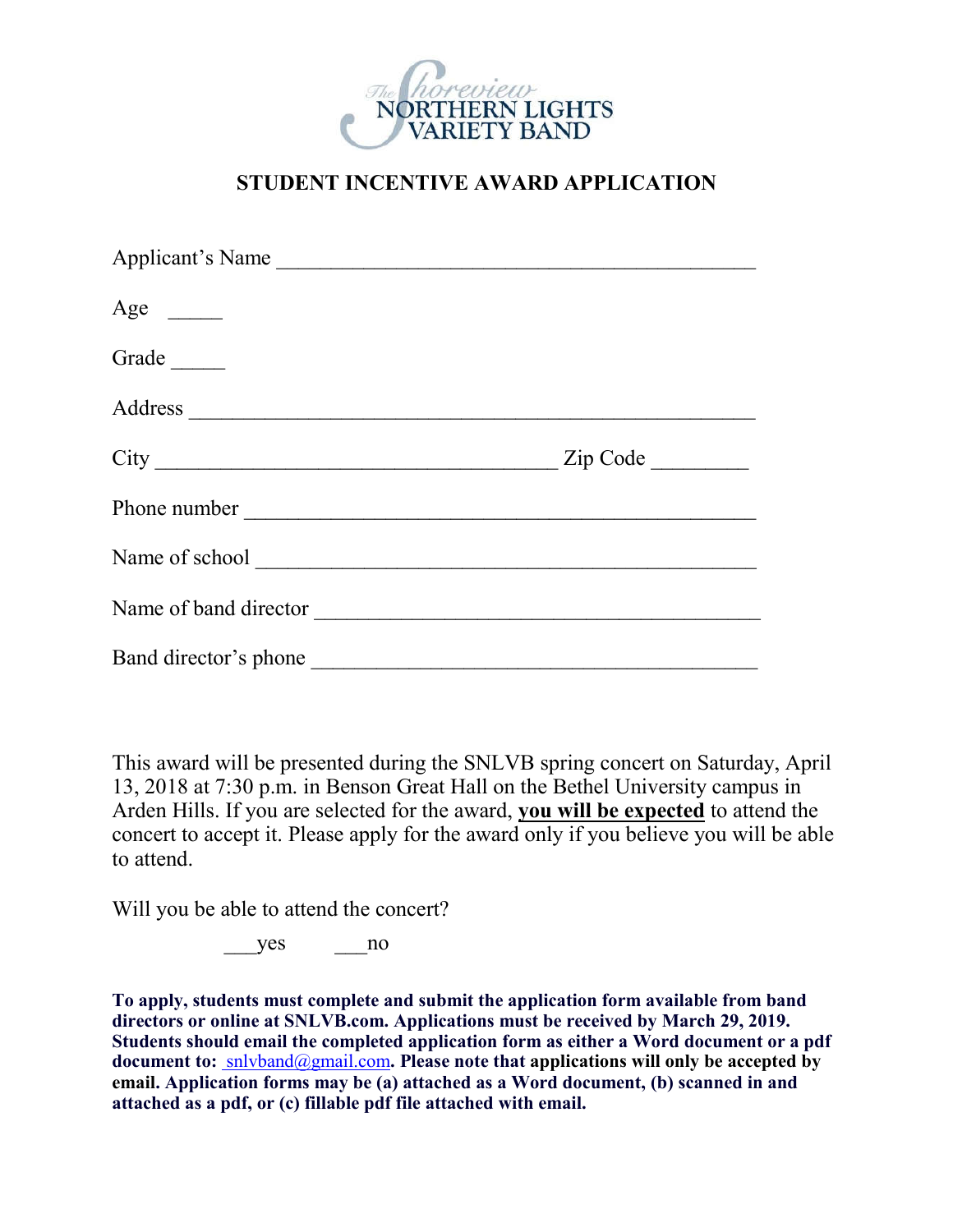## I**nstructions**

- Complete the following questions by printing in ink or typing.
- Some questions may not apply to you. If so, you may answer "not applicable."
- You may continue your answers on the back of this sheet or on another sheet of paper.
- **YOU MUST ATTACH A SHORT BIO AND HEAD SHOT TO YOUR EMAIL SUBMISSION**. The bio can be typed directly into the email OR attached as a separate document

1. What is your primary band instrument? \_\_\_\_\_\_\_\_\_\_\_\_\_\_\_\_\_\_\_\_\_\_\_\_\_\_\_\_\_\_\_\_\_

2. How long have you played this instrument?

- 3. List any other instruments that you play.
- 4. Describe your participation in your school's band program.
- 5. Describe your participation in other school musical programs or events.
- 6. List any non-school musical groups in which you participate and describe your participation.
- 7. In what non-musical activities do you participate (e.g., athletics, clubs, employment)? Describe your participation.

8. Have you been recognized for musical progress or achievement (e.g., awards, competitions, chair position in your section)? If so, please describe this recognition.